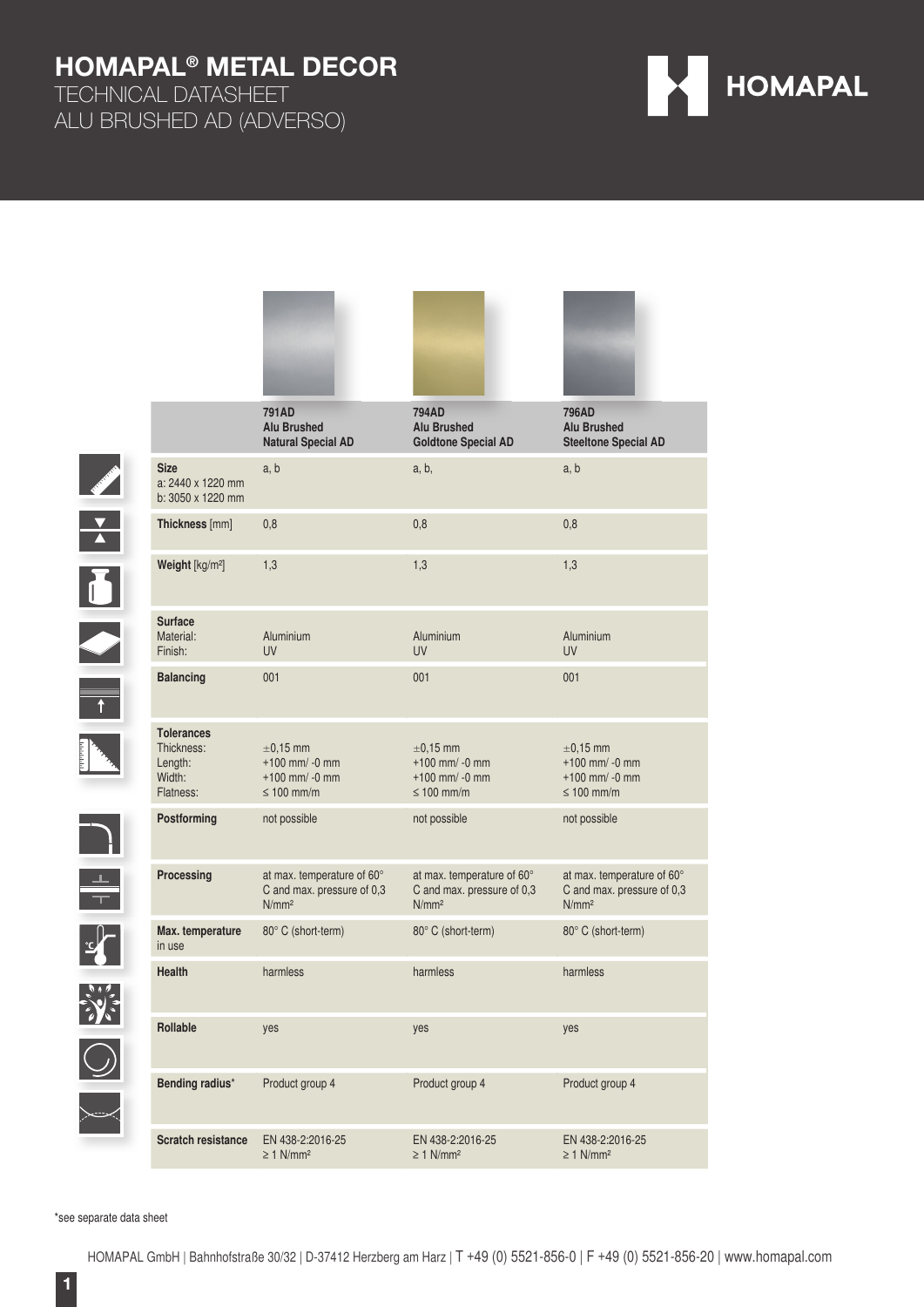TECHNICAL DATASHEET ALU BRUSHED AD (ADVERSO)





### **GENERAL INFORMATION**

HOMAPAL® Alu brushed **ADVERSO** is a decorative metal laminate with a surface material consisting of a thin aluminium layer. This aluminium layer is protected by a thin UV coating.

#### **Note**:

The kraft paper core layers are impregnated with phenol-formaldehyde resin. The HOMAPAL® metal laminate consists of approx. 55% paper, 25% phenol-formaldehyde resin and 20% metal foil.

The phenol-formaldehyde resin is irreversibly chemically cross-linked and forms a cured, stable material whose properties are fundamentally different to those of the raw materials.

HOMAPAL® metal laminate is manufactured under the simultaneous application of heat  $(> 120^{\circ}$ C) and a high specific pressure (> 5 MPa).



### **CARE AND CLEANING**

A soft, lint-free cloth and a mild cleaning agent should always be used for cleaning. Strongly alkaline, strongly acidic, or cleaning agents with abrasive components must not be used. Alternative cleaning agents should only be used after consultation with HOMAPAL Application Technology.

### **PROCESSING INFORMATION:**

HOMAPAL® metal laminate can be sawn, drilled or milled as with all standard laminates (HPL), whereby the use of carbide-tipped cutting tools is recommended. The standard safety directives regarding dust extraction and fire protection are to be complied with during the processing and finishing of HPL.

Due to the fact that the material has very sharp edges, gloves and safety goggles should be worn. Precautions should be taken to prevent dust during processing and local regulations must be complied with. When processing, always observe the same working direction, otherwise there will be changes in the appearance. When cutting, the decor side should always be facing up.

Due to technical characteristics in the production process, metal laminates show slight deviations in appearance that cannot be avoided. We recommend to use only decors from one batch (see date of manufacture on the protective transport foil).

### **APPLICATION AREAS**

Only use indoors. Horizontal use of the **ADVERSO** decors is only recommended in light up to medium mechanical wear. As use in damp rooms is only possible to a limited extent, we cannot recommend it. You can learn more details from our applications engineering department on request.

### **SUBSTRATE:**

All standard substrates suitable for laminates are also suitable for HOMAPAL® metal laminate. It is to be ensured that the moisture content of the substrate is not higher than that of the HOMAPAL® metal laminate (see storage and conditioning).



## **GLUEING**

Commercially available adhesives and glues such as PVAC glue, two-component adhesives (epoxy) and neoprene contact adhesives are recommended. Exception: Urea bonding adhesives are not suitable. Comply with the manufacturer processing instructions in all cases. Never use water-based adhesives when applying moisture-proof materials. The moisture in the adhesive cannot dissipate and, therefore, the adhesive bond cannot dry.

#### **Note ADVERSO quality:**

The products marked with the addition **ADVERSO** show a much better resistance against mechanical wear of the surface because of a special UV laquer treatment.

Horizontal use of the **ADVERSO** decors is only recommended in light up to medium mechanical wear (see test results).

**Please note that when strain is concentrated on tiny areas (concentrated load) even little force might cause damages to the surface.** Decors coated with **ADVERSO** lacquer are marked with the addition AD on the protective foil.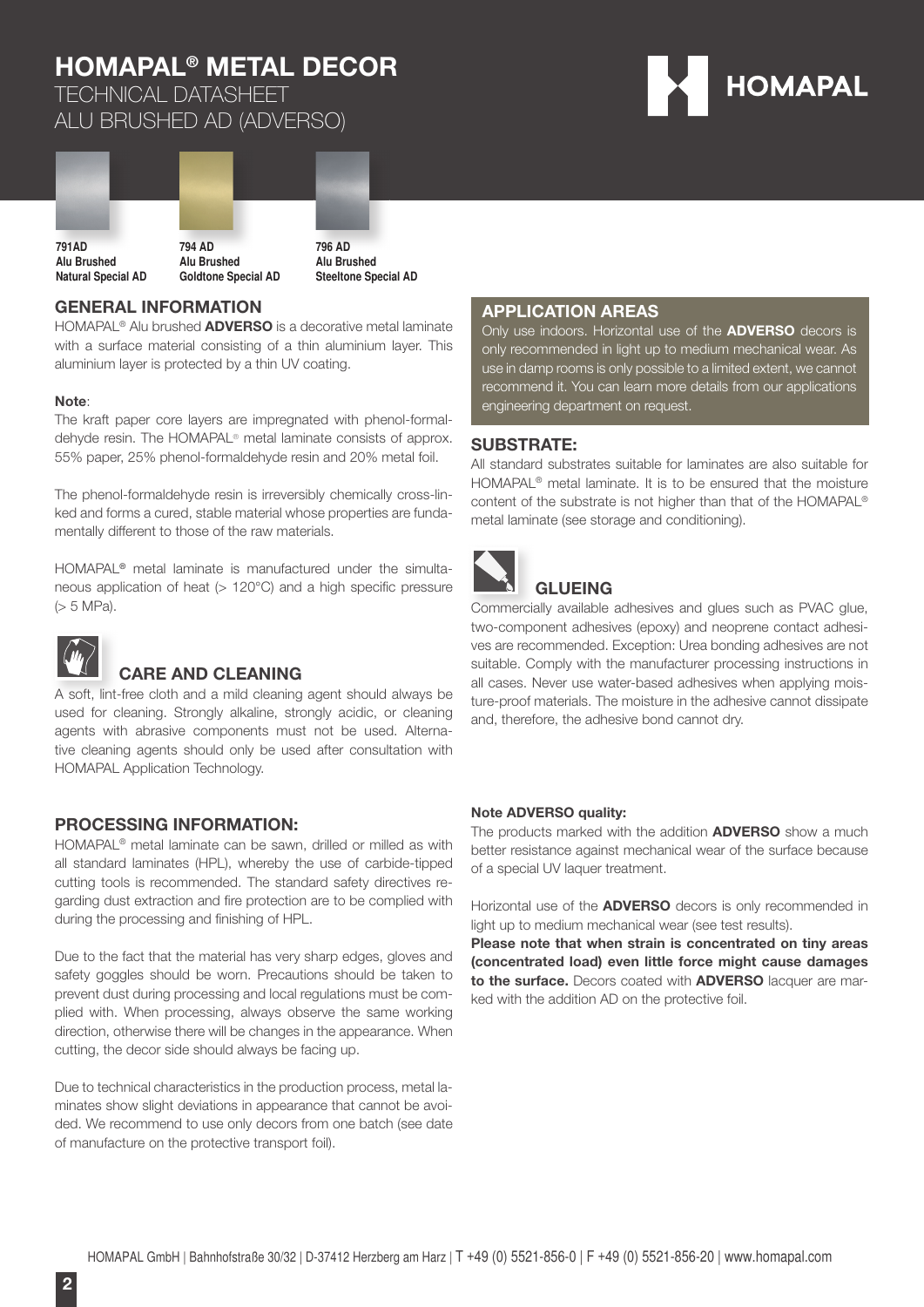TECHNICAL DATASHEET ALU BRUSHED AD (ADVERSO)





### **STORAGE AND CONDITIONING**

As with standard HPL products, HOMAPAL<sup>®</sup> metal laminate must also be stored in a closed storeroom protected against moisture and UV radiation. Storage should be in a standard climate, i.e. approx. 18-25°C and 50-60% relative humidity.

The panel is covered with a protective foil upon completion of the final inspection. Our protective foil is only a transport protec**tion.** This does not absolve you from a timely incoming inspection (prior inspection of colour, colour uniformity and other quality characteristics of the laminate). The protective foil has to be removed before further processing. The surface protected by the removable protective foil should not be exposed to light for a long time. There is a risk that the foil will become more difficult to remove. (Use top cover!) The protective foil is not impermeable to liquids.

To avoid changes to the adhesive strength of the protective foil on the panel surface, the storage temperature should not deviate from the above specified temperatures by more than  $\pm 10^{\circ}$ C during longer storage periods.

Laminates are to be stored fully supported and horizontal. If this is not possible, positioning at an incline of approx. 80° with full-surface support and an abutment on the ground to prevent slipping is recommended. The best conditioning is achieved in the room climate of the later area of application. This conditioning is recommended because materials that are processed in an excessively moist condition will tend towards expansion over time, and materials that are too dry will tend towards shrinking. All materials should be conditioned together for at least 48 hours.

Note: Always carry panels flat to avoid bends and cracks in the surface.







### **BALANCING**

Stresses always arise between two different materials that are joined together. Therefore, a substrate must be covered on both sides with materials that are subject to the same dimensional changes under the influence of heat and moisture (conditioning of all materials). This applies in particular if the finished composite panel is to be self-supporting and is not held by a rigid construction. The larger the areas to be covered, the more attention is to be paid to the choice of the backing type, a symmetrical construction and the density and rigidity of the substrate. Our experience shows that substrates of a thickness  $\lt/= 13$  mm are critical in terms of the flatness of the composite element.

Fundamentally, factors such as the rigidity and symmetrical construction of the substrate, uniform appliance of adhesive and press temperature, as well as the size and angle of attachment of the object have an over-proportional influence here. The best results are always achieved through the use of the same laminate from the same manufacturer on both the front and rear sides. Both sides must always be glued to the substrate with the same running or finish direction on both sides (never at right-angles to each other).

To keep costs low, the use of second-choice laminates of the same material, or special backing material without the finish quality of the top layer is recommended. The use of other materials as backing cannot be recommended - even if the physical characteristics are as close as possible to those of HOMAPAL® metal laminate because the results can never be predicted with certainty.

### **HOMAPAL LAMINATE IN THE EVENT OF FIRE?**

HOMAPAL® metal laminate is difficult to set on fire and has the property of delaying the spread of flames. In the event of incomplete combustion - as with any other material - the smoke may contain toxic substances.

The same fire-fighting techniques can be used on fires involving HOMAPAL® metal laminates that are used on wood-based building materials.

#### **DISPOSAL**

HOMAPAL® laminates are not classed as hazardous substances or dangerous goods. Waste can be incinerated in officially approved industrial combustion plants or deposited in controlled landfills, according to local regulations. High pressure laminate waste is classified as "other hardened plastics" i.e., it is similar to domestic waste.